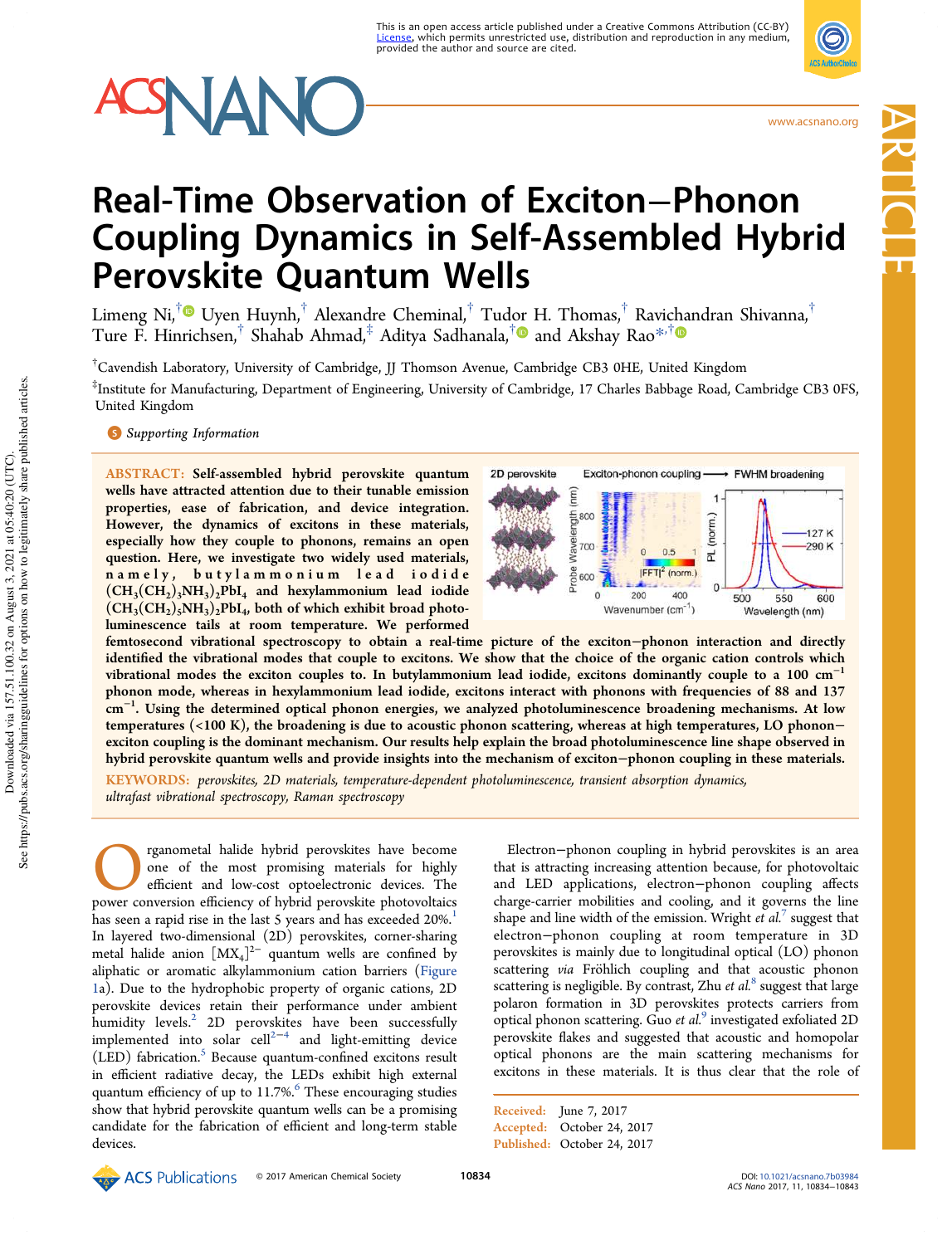

Figure 1. Room temperature crystal structure and optical properties of perovskite quantum wells. (a) Layered crystal structure of HA<sub>2</sub>PbI<sub>4</sub> (view along the crystal b-axis). (b) Normalized absorption and PL spectra of BA2PbI<sup>4</sup> and HA2PbI<sup>4</sup> polycrystalline thin films. (c) Peak position map of a 50  $\times$  50  $\mu$ m $^2$  area on a BA<sub>2</sub>PbI<sub>4</sub> film under PL microscope. (d) PDS absorption spectra of BA<sub>2</sub>PbI<sub>4</sub> and HA<sub>2</sub>PbI<sub>4</sub> thin films.

electron−phonon in hybrid perovskites is still controversial. In addition, many of the widely studied low-dimensional perovskite materials show asymmetric and broad photoluminescence (PL) line shapes<sup>4,10−13</sup> in comparison to 3D perovskites that exhibit Gaussian-shaped PL spectra. It is important to understand the nature of the states causing the emission. If they arise due to defects or trap states, it might lower the device performance. However, if it is connected with exciton−phonon coupling, it might provide a means of systematic control *via* tuning the crystal structure.

Here, we investigate the optical properties of two 2D perovskite materials, butylammonium lead iodide  $(\text{CH}_3(\text{CH}_2)_3\text{NH}_3)_2\text{PbI}_4$  and hexylammonium lead iodide  $(CH_3(CH_2)_5NH_3)_2PbI_4$ , which both show asymmetric PL shape with a long tail on the low-energy side. We used PL microscopy to investigate whether the asymmetric PL shape is a result of localized inhomogeneity, but no localized defects can be detected at micrometer scale. At low temperatures, the PL of hexylammonium lead iodide becomes narrower and more symmetric, suggesting that the origin of the room temperature asymmetric PL shape is phonon scattering and self-trapped excitons. To directly probe the exciton−phonon coupling and identify the excited-state phonon modes in 2D perovskites, we used femtosecond transient absorption (fs-TA) spectroscopy. In butylammonium lead iodide, excitons dominantly couple to a phonon mode at 100 cm<sup>−</sup><sup>1</sup> , whereas in hexylammonium lead iodide, excitons couple to phonons with frequencies of 88 and 137 cm<sup>−</sup><sup>1</sup> . Based on the determined phonon modes, the PL broadening mechanism in hexylammonium lead iodide was analyzed using a model that involves acoustic phonons, optical phonons, and impurity scattering. At low temperatures (<100 K), the line width broadening is due to acoustic phonon scattering at 0.026 meV/K, whereas at high temperatures, LO phonon−exciton coupling is the main mechanism. We show

that in 2D perovskites, the coupling strength between LO phonons and excitons is several tens of meV.

# RESULTS AND DISCUSSION

To study how different organic ligands affect the photophysical properties of 2D perovskites, spin-coated polycrystalline films of two compounds were investigated: butylammonium lead iodide  $(\text{CH}_3(\text{CH}_2)_3\text{NH}_3)_2\text{PbI}_4$  and hexylammonium lead iodide  $(\text{CH}_3(\text{CH}_2)_5\text{NH}_3)_2\text{PbI}_4$ . They will be abbreviated as BA2PbI<sup>4</sup> and HA2PbI<sup>4</sup> , respectively. Figure 1b shows the absorption and PL spectra of thin films of both materials at room temperature. In the absorption spectra, excitonic peaks center at 2.42 eV (512 nm).  $BA_2PbI_4$  exhibits an extra absorbing feature between 550 and 600 nm. The photoluminescence spectra of 2D perovskites peak at 2.37 eV (523 nm) with a small Stokes' shift. The PL of both 2D perovskites is asymmetric and has a broader emission at the low-energy side with a long tail until approximately 675 nm. The observed asymmetric PL shape with a long tail is consistent with previous research. $4,10,11$ 

The extra absorption feature seen in  $BA_2PbI_4$  suggests a more disordered energetic structure or the presence of another phase within the film leading to spatial inhomogeneity. To investigate this further and estimate the energetic disorder, photothermal deflection spectroscopy (PDS) was used as an ultrasensitive absorption measurement. PDS measures the refractive index change due to heat that is caused by nonradiative relaxation when the incoming light is absorbed. The Urbach energy (*E*<sup>u</sup> ) defines the energetic disorder of a material and is given by *A*(*E*)  $\propto e^{E/E_u}$ , where *A* is the absorbance of the material and *E* the excitation energy. $14,15$  In the PDS spectra (Figure 1d), the absorbance of the extra feature between 550 and 600 nm is about 10 times higher in  $BA_2PbI_4$  than in  $HA_2PbI_4$ . The Urbach tails in the spectra were fitted with linear regression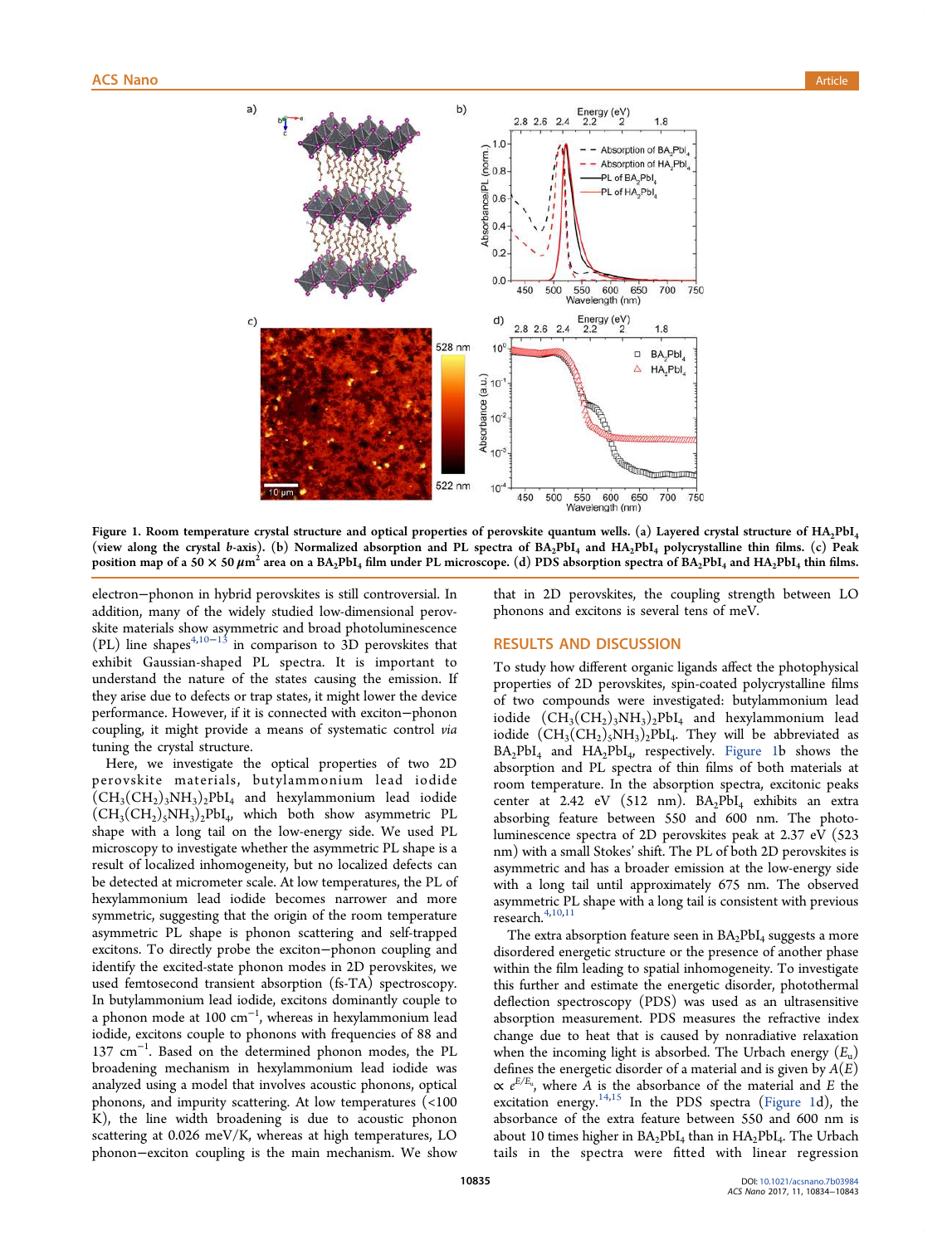

Figure 2. Low-temperature PL measurements on  $BA_2PbI_4$  and  $HA_2PbI_4$  perovskite films. (a) Temperature-dependent photoluminescence map of  $BA_2PbI_4$  obtained by cooling from room temperature. (b) Temperature-dependent photoluminescence map of  $BA_2PbI_4$  obtained by heating from 210 K. (c) Temperature-dependent photoluminescence map of  $HA_2PbI_4$ . (d) Photoluminescence spectra of  $HA_2PbI_4$  at different temperatures before phase transition point.

(Supporting Information, SI, Figure S1a). For  $BA_2PbI_4$  two Urbach Energies can be defined because it has two absorbing features (SI, Figure S1b). The Urbach energy is calculated to be around 31 and 27 meV for  $BA_2PbI_4$  and  $HA_2PbI_4$ , respectively. These values are about twice the Urbach energy of 3D perovskite methylammonium lead iodide<sup>14</sup> but much lower than some organic excitonic system, such as P3HT, whose Urbach energy is about 50 meV.<sup>16</sup> It is noticeable that below 2 eV both  $BA_2PbI_4$  and  $HA_2PbI_4$  exhibit a flat absorbing region, which we consider to arise from sub-band-gap nonradiative states that have been reported previously in 3D perovskites.<sup>15,17</sup> The different absorbance of these states between the two compounds may be due to different lattice distortion caused by the organic cations (see discussion in SI, Figure S1c).

To further investigate the presence of spatial inhomogeneity, a thin film of  $BA_2PbI_4$  was probed with PL microscopy. The sample was excited by a 405 nm laser with a beam diameter of about 0.5  $\mu$ m. A 50  $\times$  50  $\mu$ m<sup>2</sup> area was scanned under the microscope, and the spatially resolved PL map was generated. As seen in Figure 1c, the peak position of the PL varies from 522 to 528 nm within the scanned area. The full width at halfmaximum (FWHM) changes between 15 and 23 nm, but the shape of the PL spectrum remains the same when probing different spots (SI, Figure S2). This shows that no localized defects can be detected at micrometer scale, and the asymmetric PL shape is not a result of spatial inhomogeneity.

To rule out the possibility that reabsorption may be affecting the emission spectra shape,  $^{18}$  we studied the PL of mechanically exfoliated thin crystal flakes of the same material, which are thinner than the spin-coated film. Both the exfoliated flakes and spin-coated film show the same PL (SI, Figure S3), proving that the asymmetric line shape is not due to reabsorption effects. Our finding is consistent with previous research, $11$  where it was shown that thin 2D perovskite crystals with thickness of a few unit cells also exhibit asymmetric PL shape.

Because phonon occupancy drops at low temperature,<sup>19</sup> temperature-dependent photoluminescence spectra were recorded to study the effect of phonon scattering on the PL shape. Figure 2a,b shows the steady-state temperature-dependent PL map of a  $BA_2PbI_4$  thin film excited with a continuous wave (CW) 405 nm laser and measured in 10 K steps. At low temperature, the PL peak shifts from 520 to 493 nm due to an orthorhombic-to-orthorhombic phase transition.<sup>20</sup> The impact of structural phase changes of  $(C<sub>n</sub>H<sub>2n+1</sub>NH<sub>3</sub>)<sub>2</sub>PbI<sub>4</sub> compounds$ on their optical properties was first reported by Ishihara *et al.*<sup>21</sup> In addition, we observed a hysteresis loop when measuring the temperature-dependent PL spectrum, meaning that the phase transition occurs at 230 K when cooling down (Figure 2a) but at approximately 280 K when heating up (Figure 2b). The hysteresis effect of  $BA_2PbI_4$  shows that a metastable state exists between 230 and 280 K, and the crystal structure is switchable within this temperature range. Temperature-dependent UV−vis spectroscopy further confirmed the hysteresis of phase transition (SI, Figure S4). Thermal hysteresis of  $BA_2PbI_4$  was also revealed in previous research using calorimetry.<sup>20</sup> A similar hysteresis loop of phase transition was observed on  $(\rm C_{12}H_{25}NH_3)_2\rm PbI_4$  2D perovskite crystals<sup>22</sup> and on 3D perovskite thin films.<sup>23</sup>

It is also notable that in both Figure 2a,b the low-energy emission from 550 nm onward starts to become more pronounced when the phase transition happens. This indicates that the long tail at the low-energy side of the PL emission in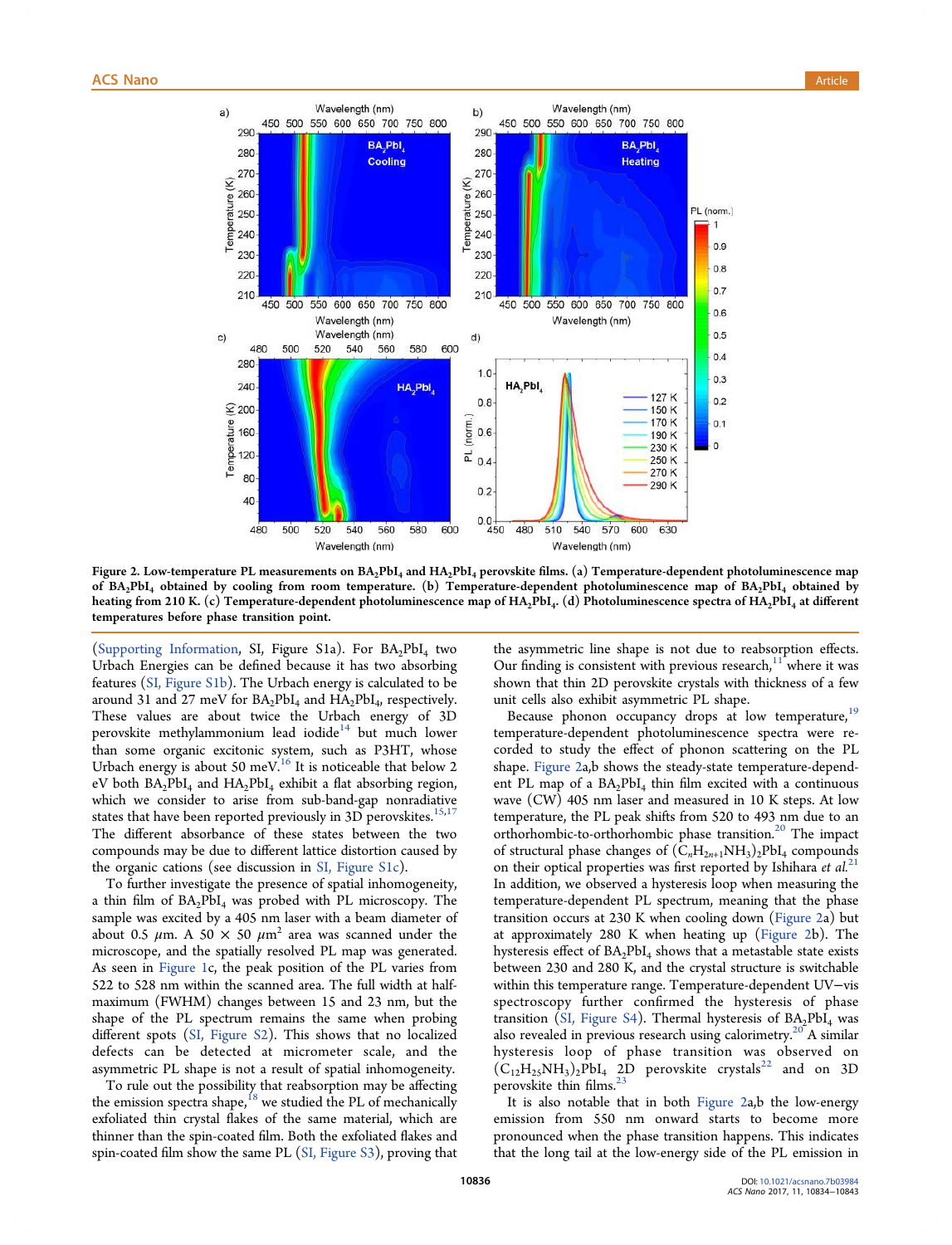

Figure 3. Femtosecond transient absorption on a  $BA_2PbI_4$  perovskite film. (a) Transient absorption map of  $BA_2PbI_4$  pumped at 520 nm. (b) Wavelength-resolved Fourier transform power map of  $BA_2PbI_4$ . (c) Fourier transformed oscillation spectra of  $BA_2PbI_4$  averaged over 560− 600 nm (GSB/SE) and 620−880 nm (PIA) in comparison with Raman spectrum excited at 633 nm. The three black highlighted modes are the modes found in the GSB/SE but are absent in the PIA. (d) Normalized Fourier transform power of 49 and 100 cm<sup>−1</sup> vibrational modes in BA<sub>2</sub>PbI<sub>4</sub> throughout the probe wavelengths.

Figure 1 probably results from states related to a different phase or lattice distortion. The fact that inhomogeneity is not detected in the PL microscopy studies means that these different phases or lattice distortions are presumably mixed on sub-micrometer scales and uniformly distributed in the film. Further experiments, such as micro-X-ray diffraction or nearfield scanning optical microscopy, need to be conducted to examine this sub-micrometer-scale inhomogeneity.

Temperature-dependent PL of HA<sub>2</sub>PbI<sub>4</sub> behaves completely different from that of  $BA_2PbI_4$  (Figure 2c). The phase transition happens at a much lower temperature than  $BA_2PbI_4$ . The emission of the low-temperature phase of  $HA_2PbI_4$  peaks at 533 nm (2.33 eV), which is red-shifted in comparison to the emission of the room temperature phase. Because the emission peaks of the two phases of  $HA_2PbI_4$  are close to each other, it is hard to determine the exact phase transition point. By plotting the separate contribution of the two phases over the total integrated PL intensity *versus* temperature (SI, Figure S5), it is found that the PL intensity of the high-energy phase drops and the intensity of the low-energy phase rises when the temperature is below 127 K, suggesting the phase transition point is at approximately 127 K. Billing *et al.* suggested that at low temperature,  $HA_2PbI_4$  undergoes a orthorhombic-tomonoclinic phase transition.<sup>20</sup> Furthermore, through temper-

ature-dependent UV−vis spectroscopy, no hysteresis effect was observed for  $HA_2PbI_4$  (SI, Figure S6). The fact that the temperature-dependent PL is different between BA2PbI<sub>4</sub> and  $HA_2PbI_4$  suggests that the organic ligands have a controlling role on the crystal structure of the quantum wells.

In order to see how the PL line shape changes with temperature before the phase transition happens, normalized PL spectra of HA<sub>2</sub>PbI<sub>4</sub> at different temperatures above 127 K are shown in Figure 2d. At a temperature of 150 K and lower, the PL spectrum consists of a symmetric peak (510−545 nm) and broad side emission (560−590 nm). The symmetric part of the PL can be assigned to the emission of free excitons. As discussed before in the case of  $BA_2PbI_4$ , the emission between 560 and 590 nm may associate with a different phase or lattice distortion. Remarkably, asymmetric broadening is observed with increasing temperature, where the broadening of the lowenergy part of the emission (from peak to 550 nm) is stronger than that on the high-energy side (wavelengths shorter than peak). This can be interpreted as the formation of self-trapped excitons below the optical band gap due to strong exciton− phonon coupling.10,12,13,24 Thus, the PL line shape of 2D perovskites is controlled by the presence of lattice distortion and exciton−phonon interactions. At low temperature, where these interactions are suppressed, the line shape is symmetric.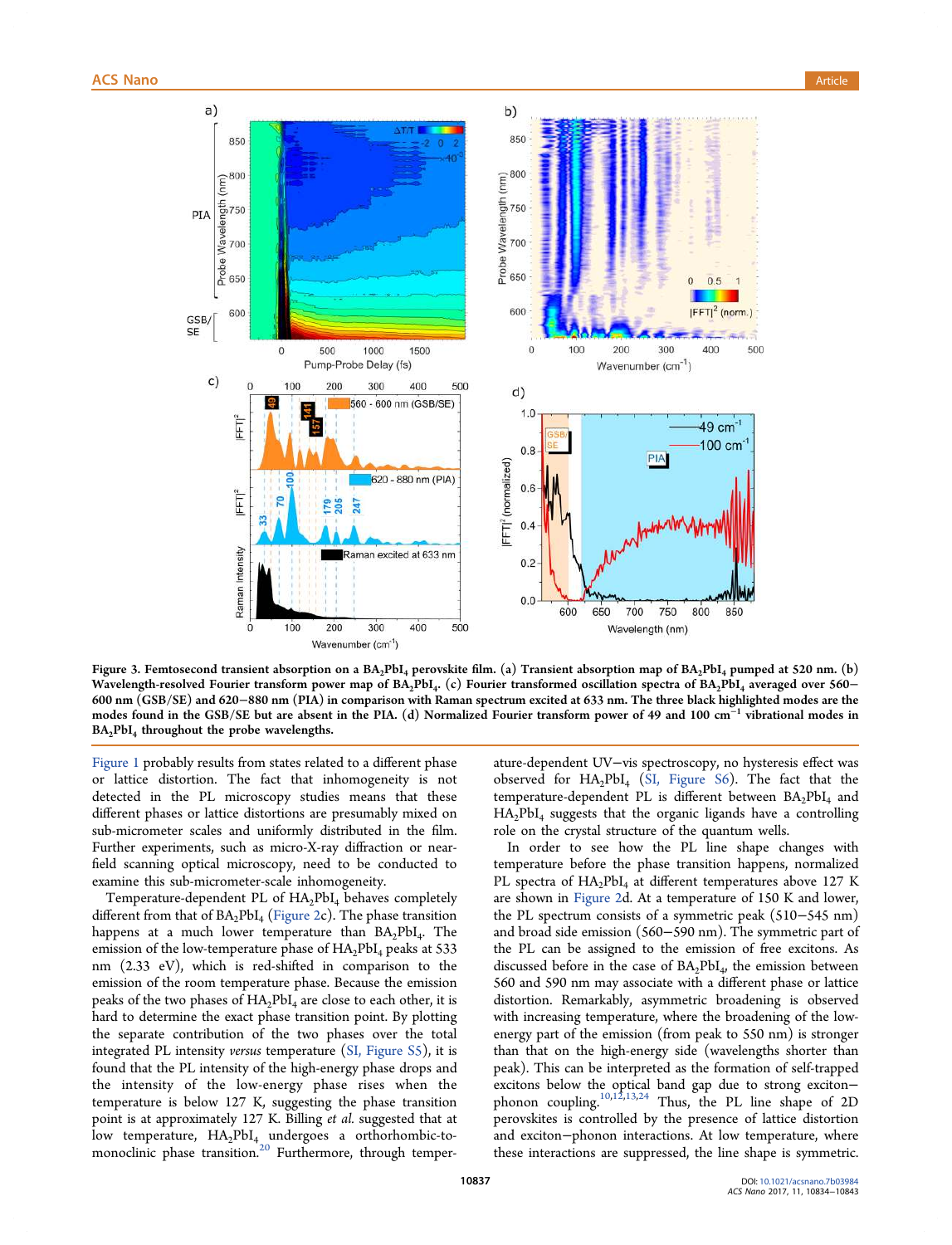

Figure 4. Femtosecond transient absorption on a HA<sub>2</sub>PbI<sub>4</sub> perovskite film. (a) Transient absorption map of HA<sub>2</sub>PbI<sub>4</sub> pumped at 520 nm. (b) Wavelength-resolved Fourier transform power map of  $HA_2PbI_4$ . (c) Fourier transformed oscillation spectra of  $HA_2PbI_4$  averaged over 560– 600 nm (GSB/SE) and 620−880 nm (PIA) in comparison with Raman spectrum excited at 633 nm. The black highlighted mode is a mode found in the GSB/SE but absent in the PIA. (d) Normalized Fourier transform power of 88, 137, and 207 cm<sup>−</sup><sup>1</sup> vibrational modes in HA2PbI<sup>4</sup> throughout the probe wavelengths.

At room temperature, asymmetric broadening occurs due to strong exciton−phonon coupling. Interestingly, between 150 and 250 K, the PL peak position and the optical band gap are blue-shifted at 0.24 meV/K with increasing temperature (SI, Figure S7). As has been reported in a previous study, $11$  the slight increase of the optical band gap may relate to lattice expansion.

Although electron−phonon coupling in hybrid perovskite materials has been studied before,<sup>7,9,25,26</sup> no experiments have provided a real-time picture of how excitons couple to phonon modes. It is crucial to identify which modes dominate the coupling because it can help us understand the mechanism of exciton−phonon coupling in perovskites. For instance, based on the phonon energy, we can distinguish between acoustic phonons and optical phonons. In perovskites, the acoustic phonons normally have much lower energy than optical phonons.<sup>7</sup> Moreover, we will use the identified phonon modes to evaluate the PL broadening mechanisms later. We therefore conducted fs-TA spectroscopy to directly probe the excited-state and ground-state phonon vibrational modes in 2D perovskites. Spin-coated films of  $BA_2PbI_4$  and  $HA_2PbI_4$  were excited with a 16 fs pump pulse resonant with the optical band gap (520 nm). They were probed with a chirped broad-band

white light continuum pulse (560−880 nm). Figure 3a shows a transient absorption map of  $BA_2PbI_4$ , where  $\Delta T/T$  is plotted as functions of probe wavelength and time delay between pump and probe.  $\Delta T$  is the change in the transmission of the sample with/without the pump pulse, and *T* is the transmission without the pump pulse. The positive signal from 560 nm to around 600 nm represents the ground-state bleach (GSB) and stimulated emission (SE), which agrees with steady-state PL and absorption spectra and is consistent with previously reported transient absorption measurements probed from 450 to 750 nm by Wu *et al.*<sup>10</sup> The negative signal between 620 and 880 nm corresponds to photoinduced absorption (PIA), that is, the absorption of excited states generated by the pump pulse.

The use of a compressed 16 fs pump pulse generates wave packets both in the ground and excited states. $27,28$  It allows us to access not only the electronic dynamics of the photoexcitation but also the molecular vibrational modes due to the generation of wave packets. In order to obtain these vibrational dynamics, we globally fitted the map in Figure 3a with a linear combination of three exponential functions that describes the electronic decay dynamics (SI, Figure S8a). Subtracting these electronic dynamics leaves the residual vibrational oscillations (SI, Figure S8b), which are then fast Fourier transformed into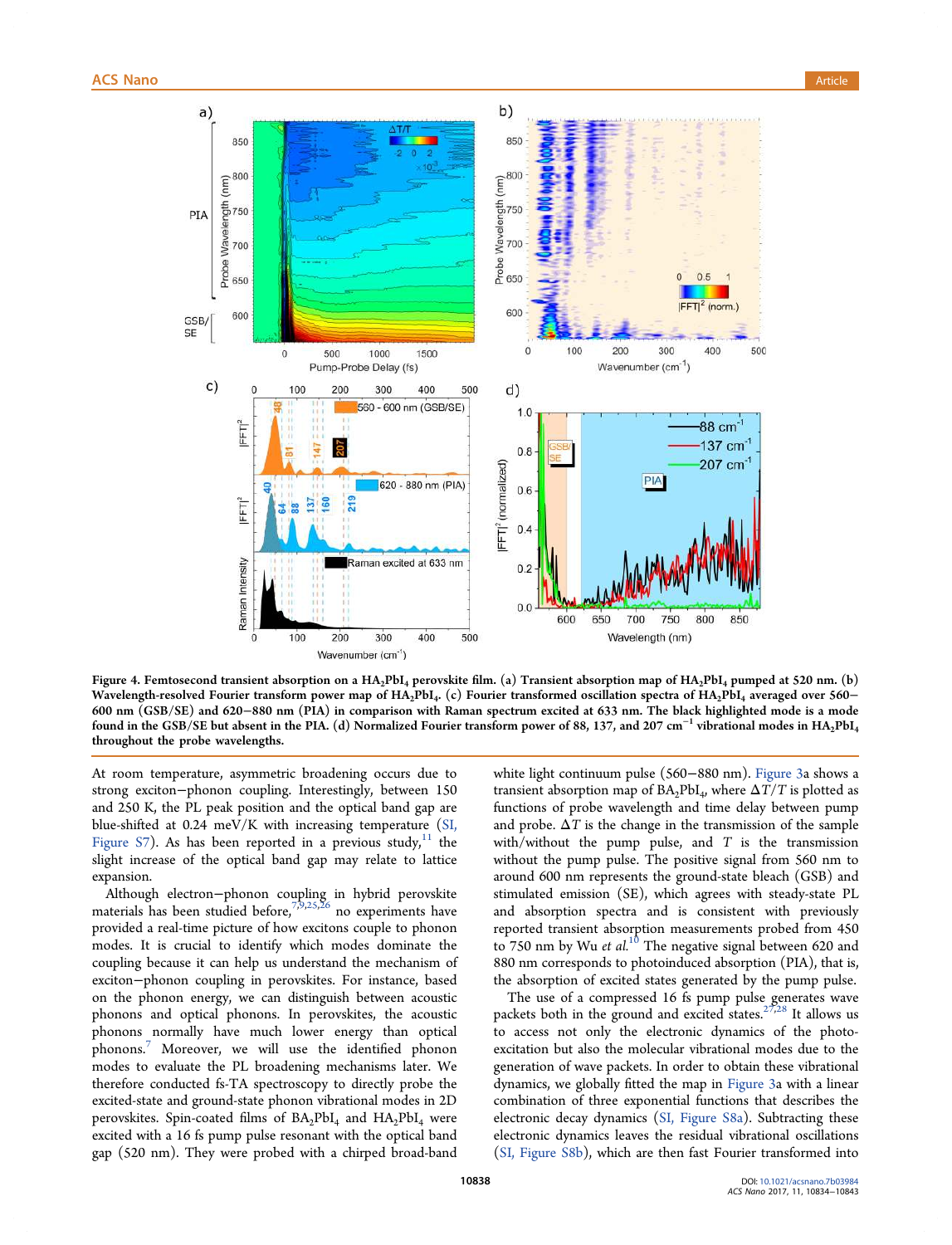the frequency domain. Only data after 160 fs were considered in order to exclude the coherent artifact contributions. The resolution of fast Fourier transform (FFT) is around 17  $cm^{-1}$ , , and the lowest frequency that can be resolved is about  $33 \text{ cm}^{-1}$ , , which is limited by the probe time window of 2 ps. The Fourier transformed result of  $BA_2PbI_4$  is shown as a wavelengthresolved Fourier transform power map in Figure 3b, which identifies which TA features the vibrational modes modulate. It can be clearly seen that vibrational modes are present in the GSB/SE as well as in the PIA region. The oscillation frequency is shown until 500 cm<sup>−</sup><sup>1</sup> , as no higher frequency mode was identified.

It is necessary to distinguish between ground-state and excited-state phonons because only the excited-state phonons couple to excitons and modulate the exciton relaxation pathway. They can therefore have influence on the PL line width *via* exciton−phonon coupling. Thus, we compared the vibrational modes that are found in the Fourier transformed fs-TA data with the ground-state phonon modes in the steadystate Raman spectrum, where the sample was excited offresonantly at 633 nm. In Figure 3c, the vibrational modes from Figure 3b were averaged over GSB/SE (560−600 nm) and PIA (620−880 nm) because the modes in the GSB are ground-state phonons and in the SE and PIA are excited-state phonons. Unfortunately, due to the small Stokes' shift of the materials and the limitation of the probe wavelength, it is difficult to distinguish between GSB and SE. In the GSB/SE region, we identified three vibrational modes (marked in black) with frequencies of 49, 141, and 157  $cm^{-1}$  absent in the PIA region. No previous experimental or theoretical work on 2D perovskite quantum wells assigns these modes. Despite this, we consider that 2D and 3D perovskites should share some common vibrational modes as both consist of  $PbI_6$  octahedra. Perez-Osorio *et al.*<sup>29</sup> calculated the vibrational modes in 3D perovskite MAPbI<sub>3</sub>. They assign the modes below  $40 \text{ cm}^{-1}$ , between 40 and 50  $cm^{-1}$  and between 50 and 100  $cm^{-1}$  to Pb $-$ I−Pb rocking motion, bending motion, and Pb−I stretching motion, respectively. The frequencies between 120 and 180 cm<sup>−</sup><sup>1</sup> are assigned to spin, libration, and translation of MA cations.<sup>29</sup> We expect the motion of the cations and their corresponding frequencies would be different between 2D and 3D perovskites, as the cations in 2D perovskites are larger than MA cations, and they are located between the  $PbI<sub>6</sub>$  octahedra sheets, whereas in 3D perovskites, the cations are confined in the octahedra holes. In the PIA region, the 100  $cm^{-1}$  mode seems to stand out among the observed vibrational modes. In general, comparing the Fourier transformed TA spectra with the off-resonant Raman spectrum, the former gives better peak resolution than the broad Raman spectrum, which shows only diffuse and continuum modes with frequencies lower than 200 cm<sup>−</sup><sup>1</sup> . This comparison reveals the benefit of our ultrafast timedomain approach.

In Figure 3d, the normalized  $\text{IFFT}|^{2}$  of the dominant mode in the GSB/SE  $(49 \text{ cm}^{-1})$  and PIA  $(100 \text{ cm}^{-1})$  is plotted against the probe wavelength. It can be clearly seen that the 49  $cm^{-1}$ mode is in the GSB and in the off-resonant Raman spectrum but not in the PIA, suggesting a ground-state phonon mode. The 100 cm<sup>−</sup><sup>1</sup> mode is in the GSB/SE, in the off-resonant Raman spectrum, and in the PIA, meaning that it is a mode that exists in excited states as well as in the ground state.

The phonon modes of  $HA_2PbI_4$  were also investigated. Figure 4a shows a transient absorption map of  $HA_2PbI_4$ . The GSB/SE and PIA wavelengths are similar to those of  $BA_2PbI_4$ . . However, as shown in Figure 4b, the wavelength-resolved Fourier transform power map of  $HA_2PbI_4$  is different from the map of BA2PbI<sup>4</sup> (Figure 3b), suggesting that changing the organic cations in 2D perovskite will affect its phonon modes. The vibrational modes were averaged over GSB/SE (560−600 nm) and PIA (620−880 nm) in Figure 4c and were compared with the off-resonant Raman spectrum. In the GSB/SE region, a black marked vibrational mode with a frequency of 207  $cm^{-1}$ is absent in the PIA. In Figure 4d, the normalized  $\left|\mathbb{FFT}\right|^2$  of the three dominant vibrational modes in the GSB/SE and PIA (88, 137, and 207 cm<sup>−</sup><sup>1</sup> ) is plotted against the probe wavelength. We disregarded the 40 cm<sup>−</sup><sup>1</sup> mode (gray shadowed) in the PIA because the large  $IFTT|^2$  amplitude of this mode is due to the high noise level, as it is close to the low-frequency cutoff of the Fourier transform window. The 207 cm<sup>−</sup><sup>1</sup> mode is in the GSB, but absent in the PIA, suggesting a ground-state phonon mode. The 88 and 137 cm<sup>−</sup><sup>1</sup> modes are in the GSB/SE, in the PIA and in the off-resonant Raman spectrum, which means that they are phonon modes that exist both in the ground state and in the excited states.

As control experiments, we measured blank substrates and noncrystallized PbI<sub>2</sub> precursor. In the blank substrate, no vibrational mode is observed (SI, Figure S9). In the  $PbI<sub>2</sub>$ precursor, only one dominant mode at 108 cm<sup>-1</sup> exists (SI, Figure S10). We therefore confirm that the multiple phonon modes obtained above belong to  $BA_2PbI_4$  and  $HA_2PbI_4$ materials.

To sum up, using fs-TA spectroscopy, we directly observed the exciton−phonon coupling dynamics in 2D perovskite. As we aim at understanding the PL line width broadening through phonon scattering, we focus on the assigned excited-state phonon modes and disregard ground-state phonon modes. Comparing the phonon modes in  $BA_2PbI_4$  and  $HA_2PbI_4$ , multiple phonon modes exist in 2D perovskites at frequencies lower than 300 cm<sup>−</sup><sup>1</sup> in both compounds. Modes around 45, 70, and 100  $\text{cm}^{-1}$  are found in both  $\text{BA}_2\text{PbI}_4$  and  $\text{HA}_2\text{PbI}_4$ . However, some modes are ligand-dependent; for instance, the modes around 33 and 250  $cm^{-1}$  are clearer in BA<sub>2</sub>PbI<sub>4</sub> but not obvious in HA2PbI<sup>4</sup> . Table 1 summarizes the dominant phonon

Table 1. Dominant Ground-State and Excited-State Phonon Modes in  $BA_2PbI_4$  and  $HA_2PbI_4$  Identified by Femtosecond Transient Absorption Spectroscopy

|                                                | phonon modes in<br>$BA_2PbI_4$ (cm <sup>-1</sup> ) | phonon modes in<br>$\text{HA}_2\text{PbI}_4 \text{ (cm}^{-1})$ |
|------------------------------------------------|----------------------------------------------------|----------------------------------------------------------------|
| only in the ground state                       | 49                                                 | 207                                                            |
| in both the ground state and<br>excited states | 100                                                | 88 and 137                                                     |

modes in the ground state and excited states of both compounds. In BA2PbI<sup>4</sup> , excitons dominantly couple to a mode at 100 cm<sup>-1</sup> (12.4 meV), whereas in  $\widehat{HA}_2PbI_4$ , excitons mainly interact with  $88 \text{ cm}^{-1}$  (10.9 meV) and  $137 \text{ cm}^{-1}$  (17.0 meV) modes. The phonon energies of  $BA_2PbI_4$  and  $HA_2PbI_4$ are similar to the calculated values of 3D perovskites $7,29$  and another compound of 2D perovskite  $(PEPI).^{25}$  These modes are attributed to optical phonons because acoustic phonons in perovskite materials have much lower energy  $(<2.5$  meV). Crucially, these results show that the dominant mode to which the excitons couple is related to the organic cations. This means that the exciton−phonon coupling and properties affected by it, such as the PL line shape, can be controlled by the choice of organic cation.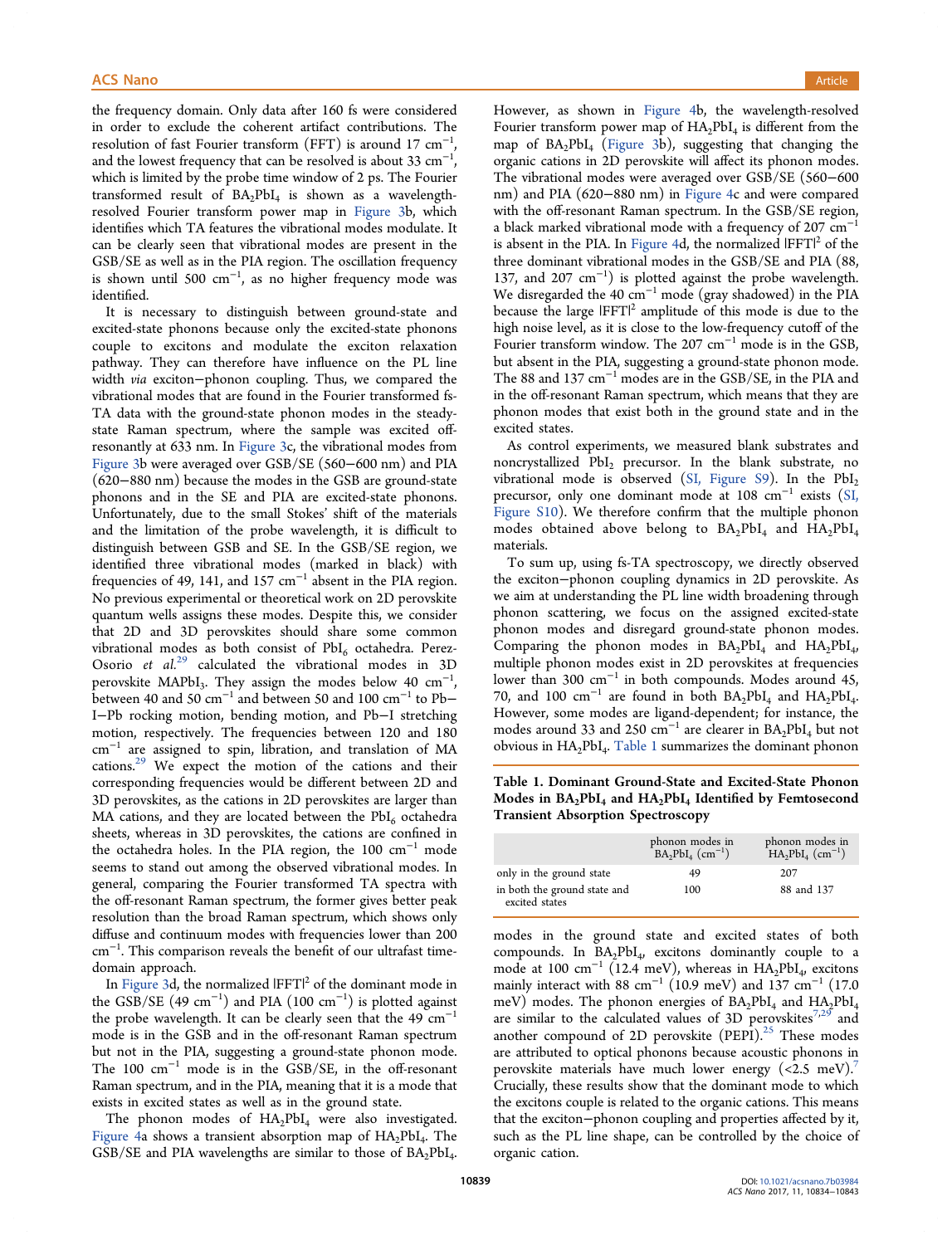Using the phonon energies that were measured by fs-TA spectroscopy, we can qualitatively study PL broadening mechanisms as a result of exciton−phonon coupling. We extracted the FWHM of the PL spectra of  $HA_2PbI_4$  in Figure 2 $c$ as a function of temperature. Because a phase transition occurs at low temperature, the two phases are separated by fitting the spectra into two Gaussian peaks (SI, Figure S11). In Figure 5, the FWHM of the high-energy peak, which is the dominant phase at room temperature, is plotted over temperature. The relationship between the PL line width and phonon scattering in most inorganic materials can be estimated by the following equation: $30-3$ 

$$
\Gamma(T) = \Gamma_0 + \Gamma_{ac} T + \frac{\Gamma_{LO}}{e^{E_{LO}/kT} - 1} + \Gamma_{imp} e^{-E_b/kT}
$$
 (1)

The first term  $\Gamma_0$  is the inhomogeneous broadening term and the line width at 0 K. The second term describes the homogeneous broadening due to the acoustic phonon scattering *via* deformation and piezoelectric potentials,<sup>30</sup> where  $\Gamma_{ac}$  is the coupling strength between exciton and acoustic phonons. The third term corresponds to the homogeneous broadening that results from LO phonon (Fröhlich) scattering with exciton and optical phonon coupling strength of  $\Gamma_{\text{LO}}$  and the energy of LO phonon of  $E_{\text{LO}}$ . The last term describes the inhomogeneous broadening caused by ionized impurities. When impurities are fully ionized,  $\Gamma_{\text{imp}}$  is their contribution to the line width broadening and  $E<sub>b</sub>$  is the average binding energy of impurities.<sup>30,32</sup> However, this approach has some limitation. For instance, it is assumed that the phonon energy is independent of temperature, but 2D perovskite quantum wells are soft materials and their phonon energy could possibly change with temperature. Another limitation is that the model only includes a single LO phonon mode, although the fs-TA spectroscopy has shown that multiple modes can couple to excitons in 2D perovskites. It is an open question whether the line width broadening is a linear combination of the coupling between excitons and different LO phonons. Nevertheless, this model is a good tool to help understand the mechanisms of exciton−phonon coupling in perovskite materials.

The optical phonons that couple to excited states were determined by fs-TA spectroscopy (Table 1).  $E_{LO}$  is found to be about 12.4 meV (100 cm<sup>-1</sup>) for  $BA_2PbI_4$  and 10.9 meV (88 cm<sup>-1</sup>) and 17.0 meV (137 cm<sup>-1</sup>) for  $HA_2PbI_4$ . By fitting the curve of the integrated PL of the high-energy emission of  $HA_2PbI_4$  over temperature using the Arrhenius formula,<sup>33–35</sup> the binding energy of the ionized impurities  $E<sub>b</sub>$  is calculated to be about 67 meV (SI, Figure S12), which is consistent with the values previously reported for another 2D perovskite, namely,  $(C_6H_5C_2H_4NH_3)_2PbI_4$  (abbreviated as PEPI).<sup>25</sup> We note that the fitting of the impurity binding energy has some limitation because it is possible that the monomolecular recombination rate constant and the radiative efficiency of 2D perovskites could be temperature-dependent. The determined  $E_{\text{LO}}$  and  $E_{\text{b}}$ are inserted into eq 1, and the curve of FWHM over temperature is fitted in Figure 5.

In polar semiconductors, electrons at low temperature (<100 K) have low energy and cannot emit optical phonons with energy of tens of meV. At room temperature, optical phonons can be sufficiently emitted by high-energy electrons. In addition, due to high thermal occupation number of optical phonons, the probability of electrons absorbing optical phonons is high. Consequently, optical phonons dominate



Figure 5. Temperature-dependent PL FWHM of the high-energy phase of  $HA_2PbI_4$  and fitting examples according to eq 1. The green line is the combination of inhomogeneous broadening and acoustic phonon. The red curve shows the effect of inhomogeneous broadening and LO phonon  $(E_{LO} = 10.9 \text{ meV})$  coupling to excitons. The red dashed curve is the extrapolation of the red solid curve to 0 K. The blue dashed curve is the fitting of inhomogeneous broadening and impurity  $(E_b = 67 \text{ meV})$  scattering. The gray dotted line shows the phase transition point.

over acoustic phonons at room temperature.<sup>19</sup> Therefore, we fitted the low-temperature regime with inhomogeneous broadening at 0 K  $(\Gamma_0)$  and acoustic phonons scattering  $(\Gamma_{ac})$  (green curve).  $\Gamma_{ac}$  is equal to 0.026  $\pm$  0.003 meV/K, which is consistent with the value for another 2D perovskite PEPI (0.03  $\pm$  0.01 meV/K)<sup>25</sup> and 1 order of magnitude larger than the value for GaAs quantum wells.<sup>36</sup> The high-temperature regime  $(T > 100 \text{ K})$  was fitted using the combination of  $\Gamma_0$  and LO phonon−exciton coupling  $(\Gamma_{LO})$  (red curve). The fitting parameters of each curve are listed in Table 2. The red curve

Table 2. Parameters of the Best Fit. (\*Fixed Values That Were Determined by fs-TA Spectroscopy)

|                            | $\Gamma_0$ (meV) | $E_{LO}$ <sup>*</sup> (meV) $\Gamma_{LO}$ (meV) |                |
|----------------------------|------------------|-------------------------------------------------|----------------|
| LO phonon-exciton coupling | $13.2 \pm 0.4$   | 10.9                                            | $34.2 \pm 0.3$ |
|                            | $18.7 + 0.3$     | 17                                              | $55.8 \pm 0.4$ |

is also extrapolated into the low-temperature regime (dashed line). The model does not match the experimental data in this regime. There could be two explanations. One reason is that, as already mentioned, at low temperatures the population of optical phonons is low. Another reason is that due to the phase transition of the material below 127 K, the phonon energy and behavior may change due to lattice distortion. Similar phenomenon was observed for 3D perovskites  $(MAPbI<sub>3</sub>)$  and  $\text{MAPbBr}_3$ ).<sup>7</sup> As seen in the blue dashed curve, we also tried the fitting at the high-temperature regime using  $\Gamma_{\text{LO}}$  and impurity scattering  $(\Gamma_{\text{Imp}})$ . It does not contribute much to the line width broadening because the shape of the fitted curve does not agree with the experimental data. In previous study on electron− phonon coupling in 3D perovskite, it was also found that scattering with ionized impurities does not play any major role.<sup>7</sup>

The coupling strengths between excitons and two different LO phonons are around 30 and 60 meV. These values are similar to the LO phonon−electron coupling strength in 3D perovskites<sup>7,26</sup> and larger than the coupling strength in some inorganic quantum wells.<sup>37,38</sup>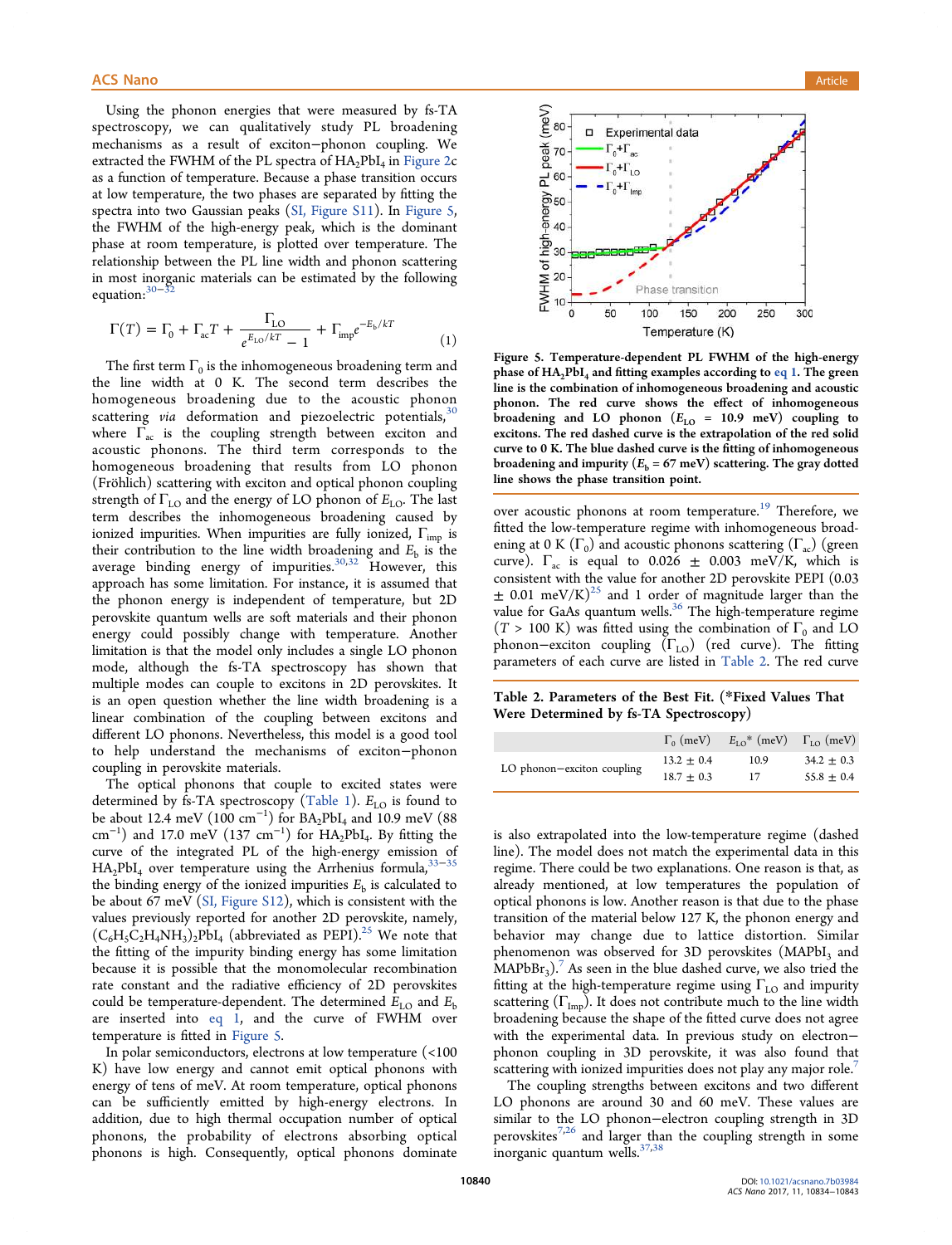## **CONCLUSIONS**

In conclusion, we investigated the origin of the asymmetric PL spectra of self-assembled perovskite quantum wells  $(BA_2PbI_4)$ and  $\text{HA}_2\text{PbI}_4$ ) at room temperature. Using PL microscopy, we ruled out the probability of localized impurities causing the asymmetric emission. By investigating the PL emission on samples of different thickness, we confirmed that the asymmetric line shape is not due to reabsorption effects. When lowering the temperature, the PL shape of  $HA_2PbI_4$ becomes narrower and symmetric, suggesting that the asymmetric PL shape at room temperature originates from exciton−phonon coupling. We performed femtosecond transient absorption spectroscopy to obtain a real-time picture of how excitons couple to phonons and directly identified the phonon modes that couple to excitons. It is found that changing the organic cations will affect the phonon modes of 2D perovskites. In  $BA_2PbI_4$ , excitons dominantly couple to phonons at 100  $\text{cm}^{-1}$ , whereas in  $HA_2PbI_4$ , excitons couple to phonons with frequencies of 88 and 137 cm<sup>−</sup><sup>1</sup> . Based on the determined modes and a model that fits the temperaturedependent PL line width, we qualitatively studied the PL line width broadening mechanisms as a consequence of exciton− phonon coupling. At low temperatures (<100 K), the line width broadening is due to acoustic phonon scattering at 0.026 meV/ K, whereas at high temperatures, LO phonon−exciton coupling is the dominant mechanism that broadens the PL. In 2D perovskites, the LO phonon−exciton coupling strength is several tens of meV. Our results agree with what has been reported in 3D perovskites, $7$  where it is suggested that Fröhlich coupling between charge carriers and LO phonon modes dominates at room temperature.

Overall, strong exciton−phonon coupling in perovskite quantum wells may not be an advantage for LED devices because it causes line width broadening and may result in undesired asymmetric line shape. However, it is possible that the broadening can be suppressed by changing the organic ligands, as we show that the choice of organic ligands affects the exciton−phonon interaction. For other applications, strong exciton−phonon coupling in 2D perovskites can be a benefit; for instance, it can accelerate polariton relaxation and realize polariton lasing with very low threshold.<sup>39,40</sup> It could also provide interesting opportunities for the development of broadband, short-pulsed lasers.

# **METHODS**

Materials. All materials were purchased from Sigma-Aldrich or Dysol and were used as received. A solution of  $PbI<sub>2</sub>$  and  $CH_3(CH_2)_3NH_3I$  (or  $CH_3(CH_2)_5NH_3I$ ) having a molar ratio of 1:2 was prepared in *N*,*N*-dimethylformamide solvent by constant stirring until dissolved. Inside a nitrogen-filled glovebox, the solution was then spin-coated on top of clean Spectrosil fused silica substrate at 2000 rpm for 60 s and annealed at 100 °C for 5 min.

Absorption Measurement. Linear absorption spectra of thin films deposited on Spectrosil fused silica substrates were measured using a Hewlett-Packard 8453 UV−vis spectrometer with blank substrate correction.

Photoluminescence Measurement and Temperature-Dependent PL. For room temperature PL measurements, a CW 405 nm diode laser was used to photoexcite the samples. Emission was measured using an Andor iDus DU420A Si detector. The samples were encapsulated using glass coverslips to avoid degradation. For lowtemperature PL measurements, the samples were unencapsulated and placed in a continuous-flow cryostat (Oxford Instruments Optistat) under helium atmosphere. We allowed the sample temperature to

equilibrate for 30 min before taking data. The excitation power was 4  $W/cm<sup>2</sup>$ . .

Photoluminescence Microscopy. Microscopic photoluminescence mapping was performed using a WITec alpha 300 RAS confocal setup. The excitation source was a 405 nm CW laser (Coherent CUBE). The laser was coupled through an optical fiber to the microscope and focused to a beam diameter about 0.5  $\mu$ m using a 100× objective (NA = 0.9). The power output was 10  $\mu$ W. Thin film samples were spin-coated on Spectrosil fused silica substrates and located on a *X*−*Y* piezo stage under the objective. The PL spectra were collected in reflection mode with the same objective and acquired using a CCD detector. A long-pass filter with a cutoff wavelength of 435 nm was put before the detector to block the excitation beam. The movement of the stage was controlled by the WITec ScanCtr Spectroscopy Plus software, in which the PL maps were recorded.

Photothermal Deflection Spectroscopy. PDS is a scatter-free surface averaged absorption measurement capable of measuring 5−6 orders of magnitude weaker absorbance than the band-edge absorption. For the measurements, a monochromatic pump light beam produced by a combination of a Light Support MKII 100 W xenon arc source and a CVI DK240 monochromator is shone on the sample (film on Spectrosil fused silica substrate), inclined perpendicular to the plane of the sample, which on absorption produces a thermal gradient near the sample surface *via* nonradiative relaxation induced heating. This results in a refractive index gradient in the area surrounding the sample surface. This refractive index gradient is further enhanced by immersing the sample in an inert liquid FC-72 Fluorinert (3M Company) that has a high refractive index change per unit change in temperature. A fixed wavelength CW laser probe beam, produced using a Qioptiq 670 nm fiber-coupled diode laser with temperature stabilizer for reduced beam pointing noise, is passed through this refractive index gradient, producing a deflection proportional to the absorbed light at that particular wavelength, which is detected by a differentially amplified quadrant photodiode and lock-in amplifier (Stanford Research SR830) combination. Scanning through different wavelengths gives the complete absorption spectra.

Temperature-Dependent Absorption. Temperature-dependent absorption spectra were measured with an Agilent Cary 6000i UV− vis−NIR spectrophotometer with blank substrate correction. Spincoated samples on fused silica substrates were unencapsulated and placed in a continuous-flow cryostat (Oxford Instruments Optistat) under helium atmosphere. We allowed the sample temperature to equilibrate for 30 min before taking data.

Steady-State Raman Spectroscopy. Raman measurements were conducted by backscattering (HORIBA T64000) at 633 nm (CW HeNe) line with a subtractive triple stage. Spectra were collected between 26 and 650 cm<sup>−</sup><sup>1</sup> where the CCD detector (HORIBA Synapse Open-Electrode) has an approximately constant quantum efficiency  $0.45 \pm 0.02$ . Acquisitions employed a  $100 \times$  optical objective and used minimal laser intensity to avoid laser damage.

Femtosecond Transient Absorption Spectroscopy. The fs-TA experiments were performed using an Yb-based amplified system (PHAROS, Light Conversion) providing 14.5 W at 1025 nm and 38 kHz repetition rate. The probe beam is generated by focusing a portion of the fundamental in a 4 mm YAG substrate and spans from 520 to 1400 nm. The pump beam is generated in a noncollinear optical parametric amplifier (NOPAs; 37° cut BBO, type I, 5° external angle) pumped with the third harmonic of the source. The NOPA outputs 1 mW power centered at 520 nm, with pulse durations of 16 fs (upper limit determined by FROG). The white light is delayed using a computer-controlled piezoelectric translation stage, and a sequence of probe pulses with and without pump is generated using a chopper wheel on the pump beam. The pump irradiance was at 34  $\mu$ J/cm<sup>2</sup>. . After the sample, the probe pulse is seeded to a visible monochromator (550 nm blazed grating) and imaged using an InGaAs photodiode array camera (Sensors Unlimited).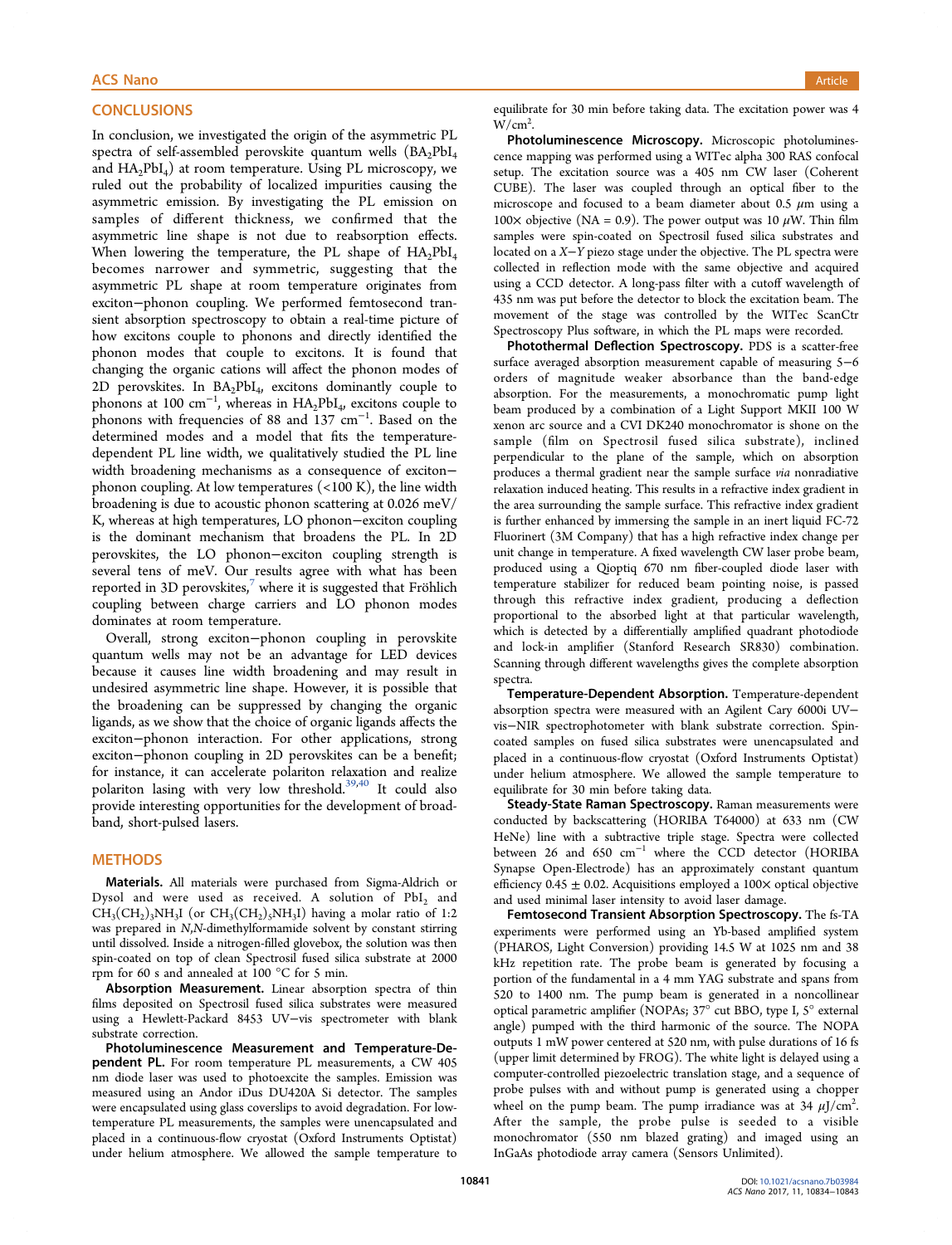#### **6** Supporting Information

The Supporting Information is available free of charge on the ACS Publications website at DOI: 10.1021/acsnano.7b03984.

PDS, PL microscopy, PL on samples with different thickness, temperature-dependent PL and UV−vis, fs-TA, and PL line width analysis results; measurement data (PDF)

# AUTHOR INFORMATION

## Corresponding Author

\*E-mail: ar525@cam.ac.uk.

#### ORCID<sup>®</sup>

Limeng Ni: 0000-0001-6604-7336 Aditya Sadhanala: 0000-0003-2832-4894

Akshay Rao: 0000-0003-4261-0766

#### Notes

The authors declare no competing financial interest. Data related to this publication is available at the University of Cambridge data repository at https://doi.org/10.17863/CAM. 13802.

#### ACKNOWLEDGMENTS

This work was supported by the Engineering and Physical Sciences Research Council (EPSRC) and the Winton Programme for the Physics of Sustainability. L.N. acknowledges support from the Jardine Foundation. R.S. acknowledges a Newton-Bhabha international fellowship.

#### **REFERENCES**

(1) Saliba, M.; Matsui, T.; Seo, J.-Y.; Domanski, K.; Correa-Baena, J.- P.; Nazeeruddin, M. K.; Zakeeruddin, S. M.; Tress, W.; Abate, A.; Hagfeldt, A.; Grätzel, M. Cesium-Containing Triple Cation Perovskite Solar Cells: Improved Stability, Reproducibility and High Efficiency. *Energy Environ. Sci.* 2016, *9*, 1989−1997.

(2) Tsai, H.; Nie, W.; Blancon, J.-C.; Stoumpos, C. C.; Asadpour, R.; Harutyunyan, B.; Neukirch, A. J.; Verduzco, R.; Crochet, J. J.; Tretiak, S.; Pedesseau, L.; Even, J.; Alam, M. A.; Gupta, G.; Lou, J.; Ajayan, P. M.; Bedzyk, M. J.; Kanatzidis, M. G.; Mohite, A. D. High-Efficiency Two-Dimensional Ruddlesden−Popper Perovskite Solar Cells. *Nature* 2016, *536*, 312−316.

(3) Smith, I. C.; Hoke, E. T.; Solis-Ibarra, D.; McGehee, M. D.; Karunadasa, H. I. A Layered Hybrid Perovskite Solar-Cell Absorber with Enhanced Moisture Stability. *Angew. Chem., Int. Ed.* 2014, *53*, 11232−11235.

(4) Cao, D. H.; Stoumpos, C. C.; Farha, O. K.; Hupp, J. T.; Kanatzidis, M. G. 2D Homologous Perovskites as Light-Absorbing Materials for Solar Cell Applications. *J. Am. Chem. Soc.* 2015, *137*, 7843−7850.

(5) Yuan, M.; Quan, L. N.; Comin, R.; Walters, G.; Sabatini, R.; Voznyy, O.; Hoogland, S.; Zhao, Y.; Beauregard, E. M.; Kanjanaboos, P.; Lu, Z.; Kim, D. H.; Sargent, E. H. Perovskite Energy Funnels for Efficient Light-Emitting Diodes. *Nat. Nanotechnol.* 2016, *11*, 872−877. (6) Wang, N.; Cheng, L.; Ge, R.; Zhang, S.; Miao, Y.; Zou, W.; Yi, C.; Sun, Y.; Cao, Y.; Yang, R.; Wei, Y.; Guo, Q.; Ke, Y.; Yu, M.; Jin, Y.; Liu, Y.; Ding, Q.; Di, D.; Yang, L.; et al. Perovskite Light-Emitting Diodes Based on Solution-Processed Self-Organized Multiple Quantum Wells. *Nat. Photonics* 2016, *10*, 699−704.

(7) Wright, A. D.; Verdi, C.; Milot, R. L.; Eperon, G. E.; Pérez-Osorio, M. A.; Snaith, H. J.; Giustino, F.; Johnston, M. B.; Herz, L. M. Electron−phonon Coupling in Hybrid Lead Halide Perovskites. *Nat. Commun.* 2016, *7*, 11755.

(8) Zhu, H.; Miyata, K.; Fu, Y.; Wang, J.; Joshi, P. P.; Niesner, D.; Williams, K. W.; Jin, S.; Zhu, X.-Y. Screening in Crystalline Liquids Protects Energetic Carriers in Hybrid Perovskites. *Science* 2016, *353*, 1409−1413.

(9) Guo, Z.; Wu, X.; Zhu, T.; Zhu, X.; Huang, L. Electron-Phonon Scattering in Atomically Thin 2D Perovskites. *ACS Nano* 2016, *10*, 9992−9998.

(10) Wu, X.; Trinh, M. T.; Niesner, D.; Zhu, H.; Norman, Z.; Owen, J. S.; Yaffe, O.; Kudisch, B. J.; Zhu, X. Y. Trap States in Lead Iodide Perovskites. *J. Am. Chem. Soc.* 2015, *137*, 2089−2096.

(11) Dou, L.; Wong, A. B.; Yu, Y.; Lai, M.; Kornienko, N.; Eaton, S. W.; Fu, A.; Bischak, C. G.; Ma, J.; Ding, T.; Ginsberg, N. S.; Wang, L.- W.; Alivisatos, A. P.; Yang, P. Atomically Thin Two-Dimensional Organic-Inorganic Hybrid Perovskites. *Science* 2015, *349*, 1518−1521. (12) Dohner, E. R.; Jaffe, A.; Bradshaw, L. R.; Karunadasa, H. I. Intrinsic White-Light Emission from Layered Hybrid Perovskites. *J. Am. Chem. Soc.* 2014, *136*, 13154−13157.

(13) Yuan, Z.; Zhou, C.; Tian, Y.; Shu, Y.; Messier, J.; Wang, J. C.; van de Burgt, L. J.; Kountouriotis, K.; Xin, Y.; Holt, E.; Schanze, K.; Clark, R.; Siegrist, T.; Ma, B. One-Dimensional Organic Lead Halide Perovskites with Efficient Bluish White-Light Emission. *Nat. Commun.* 2017, *8*, 14051.

(14) De Wolf, S.; Holovsky, J.; Moon, S. J.; Löper, P.; Niesen, B.; Ledinsky, M.; Haug, F. J.; Yum, J. H.; Ballif, C. Organometallic Halide Perovskites: Sharp Optical Absorption Edge and Its Relation to Photovoltaic Performance. *J. Phys. Chem. Lett.* 2014, *5*, 1035−1039.

(15) Sadhanala, A.; Deschler, F.; Thomas, T. H.; Dutton, S. E.; Goedel, K. C.; Hanusch, F. C.; Lai, M. L.; Steiner, U.; Bein, T.; Docampo, P.; Cahen, D.; Friend, R. H. Preparation of Single-Phase Films of CH3NH3Pb(I 1- xBrx)3 with Sharp Optical Band Edges. *J. Phys. Chem. Lett.* 2014, *5*, 2501−2505.

(16) Kronemeijer, A. J.; Pecunia, V.; Venkateshvaran, D.; Nikolka, M.; Sadhanala, A.; Moriarty, J.; Szumilo, M.; Sirringhaus, H. Two-Dimensional Carrier Distribution in Top-Gate Polymer Field-Effect Transistors: Correlation between Width of Density of Localized States and Urbach Energy. *Adv. Mater.* 2014, *26*, 728−733.

(17) Pathak, S.; Sepe, A.; Sadhanala, A.; Deschler, F.; Haghighirad, A.; Sakai, N.; Goedel, K. C.; Stranks, S. D.; Noel, N.; Price, M.; Hüttner, S.; Hawkins, N. A.; Friend, R. H.; Steiner, U.; Snaith, H. J. Atmospheric Influence upon Crystallization and Electronic Disorder and Its Impact on the Photophysical Properties of Organic−Inorganic Perovskite Solar Cells. *ACS Nano* 2015, *9*, 2311−2320.

(18) Diab, H.; Arnold, C.; Lédée, F.; Trippé-Allard, G.; Delport, G.; Vilar, C.; Bretenaker, F.; Barjon, J.; Lauret, J.-S.; Deleporte, E.; Garrot, D. Impact of Reabsorption on the Emission Spectra and Recombination Dynamics of Hybrid Perovskite Single Crystals. *J. Phys. Chem. Lett.* 2017, *8*, 2977−2983.

(19) Yu, P. Y.; Cardona, M. *Fundamentals of Semiconductors*; Graduate Texts in Physics; Springer-Verlag, 2010.

(20) Billing, D. G.; Lemmerer, A. Synthesis, Characterization and Phase Transitions in the Inorganic-Organic Layered Perovskite-Type Hybrids [(CnH2n+1NH3)(2)PbI4], n = 4, 5 and 6. *Acta Crystallogr., Sect. B: Struct. Sci.* 2007, *63*, 735−747.

(21) Ishihara, T.; Takahashi, J.; Goto, T. Optical Properties due to Electronic Transitions in Two-Dimensional Semiconductors (CnH2n +1NH3)2PbI4. *Phys. Rev. B: Condens. Matter Mater. Phys.* 1990, *42*, 11099−11107.

(22) Yangui, A.; Sy, M.; Li, L.; Abid, Y.; Naumov, P.; Boukheddaden, K. Rapid and Robust Spatiotemporal Dynamics of the First-Order Phase Transition in Crystals of the Organic-Inorganic Perovskite (C12H25NH3)2PbI4. *Sci. Rep.* 2015, *5*, 16634.

(23) Osherov, A.; Hutter, E. M.; Galkowski, K.; Brenes, R.; Maude, D. K.; Nicholas, R. J.; Plochocka, P.; Bulovic, V.; Savenije, T. J.; ́ Stranks, S. D. The Impact of Phase Retention on the Structural and Optoelectronic Properties of Metal Halide Perovskites. *Adv. Mater.* 2016, *28*, 10757−10763.

(24) Hu, T.; Smith, M. D.; Dohner, E. R.; Sher, M. J.; Wu, X.; Trinh, M. T.; Fisher, A.; Corbett, J.; Zhu, X. Y.; Karunadasa, H. I.; Lindenberg, A. M. Mechanism for Broadband White-Light Emission from Two-Dimensional (110) Hybrid Perovskites. *J. Phys. Chem. Lett.* 2016, *7*, 2258−2263.